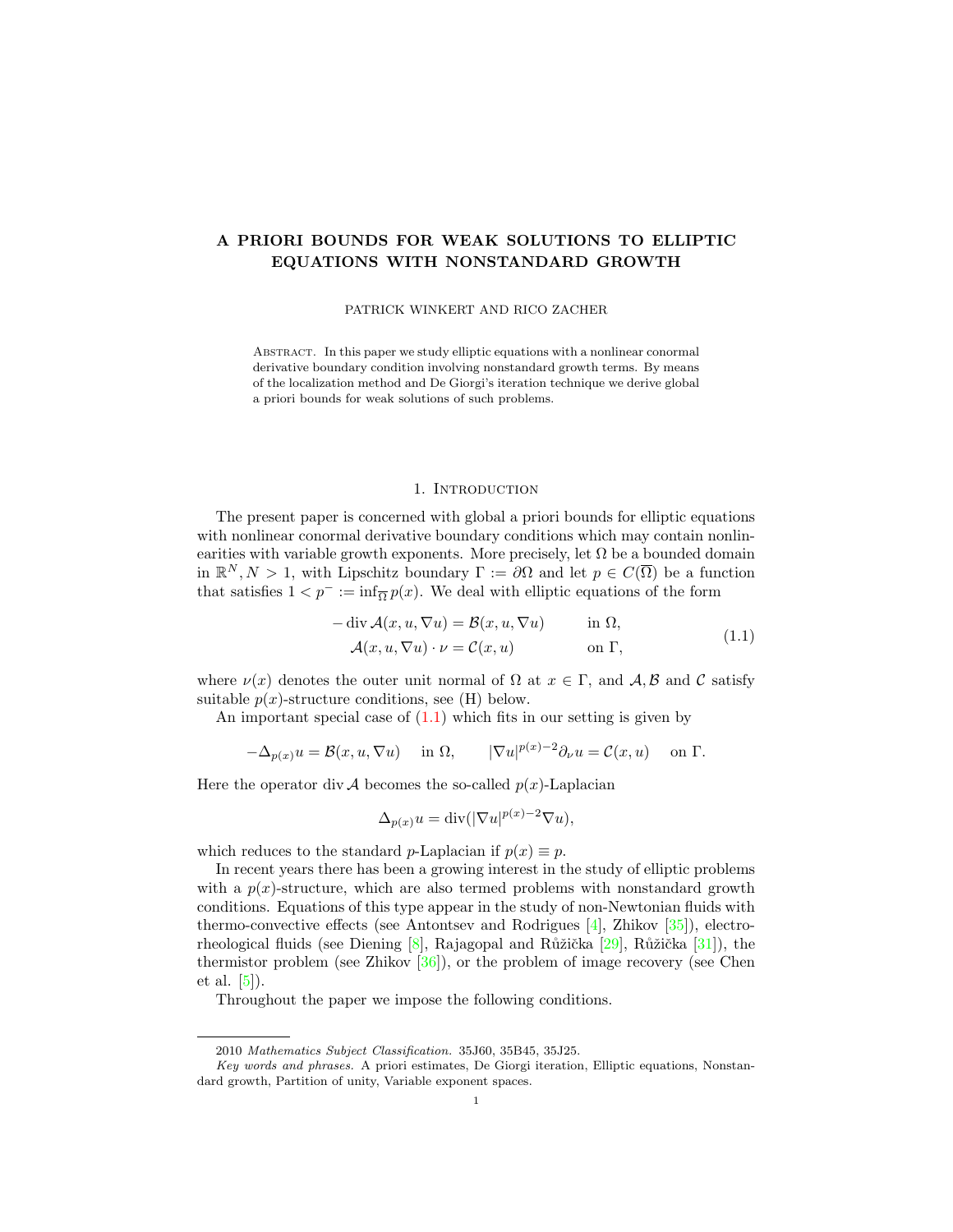(H) The functions  $\mathcal{A}: \Omega \times \mathbb{R} \times \mathbb{R}^N \to \mathbb{R}^N$ ,  $\mathcal{B}: \Omega \times \mathbb{R} \times \mathbb{R}^N \to \mathbb{R}$ , and  $\mathcal{C}: \Gamma \times \mathbb{R} \to \mathbb{R}$ are Carathéodory functions satisfying the subsequent structure conditions:

(H1) 
$$
|\mathcal{A}(x, s, \xi)| \le a_0 |\xi|^{p(x)-1} + a_1 |s|^{q_0(x)\frac{p(x)-1}{p(x)}} + a_2
$$
, for a.a.  $x \in \Omega$ ,

(H2)  $\mathcal{A}(x, s, \xi) \cdot \xi \ge a_3 |\xi|^{p(x)} - a_4 |s|$ for a.a.  $x \in \Omega$ ,

(H3) 
$$
|\mathcal{B}(x, s, \xi)| \le b_0 |\xi|^{p(x) \frac{q_0(x)-1}{q_0(x)}} + b_1 |s|^{q_0(x)-1} + b_2
$$
, for a.a.  $x \in \Omega$ ,

(H4)  $|\mathcal{C}(x, s)| \leq c_0 |s|^{q_1(x)-1} + c_1,$ for a.a.  $x \in \Gamma$ ,

and for all  $s \in \mathbb{R}$ , and all  $\xi \in \mathbb{R}^N$ . Here  $a_i, b_j$  and  $c_l$  are positive constants,  $p \in C(\overline{\Omega})$  with  $\inf_{\overline{\Omega}} p(x) > 1$ , and  $q_0 \in C(\overline{\Omega})$  as well as  $q_1 \in C(\Gamma)$  are chosen such that

 $p(x) \le q_0(x) < p^*(x)$ ,  $x \in \overline{\Omega}$ , and  $p(x) \le q_1(x) < p_*(x)$ ,  $x \in \Gamma$ ,

<span id="page-1-0"></span>with the critical exponents

$$
p^*(x) = \begin{cases} \frac{Np(x)}{N-p(x)} & \text{if } p(x) < N, \\ +\infty & \text{if } p(x) \ge N, \end{cases} \qquad p_*(x) = \begin{cases} \frac{(N-1)p(x)}{N-p(x)} & \text{if } p(x) < N, \\ +\infty & \text{if } p(x) \ge N. \end{cases}
$$

A function  $u \in W^{1,p(\cdot)}(\Omega)$  is said to be a **weak solution** (subsolution, supersolution) of equation  $(1.1)$  if

$$
\int_{\Omega} \mathcal{A}(x, u, \nabla u) \cdot \nabla \varphi dx = (\leq, \geq) \int_{\Omega} \mathcal{B}(x, u, \nabla u) \varphi dx + \int_{\Gamma} \mathcal{C}(x, u) \varphi d\sigma, \qquad (1.2)
$$

holds for all nonnegative test functions  $\varphi \in W^{1,p(\cdot)}(\Omega)$ , where  $d\sigma$  denotes the usual  $(N-1)$ -dimensional surface measure.

This definition makes sense, since thanks to assumption  $(H)$  the integrals in  $(1.2)$ are finite, by Hölder's inequality and embedding results for  $W^{1,p(\cdot)}(\Omega)$ -functions, see below.

The main goal of this paper is to prove a priori bounds for weak sub- and supersolutions, in particular for weak solutions of problem  $(1.1)$ . Using the notation  $y_+ = \max(y, 0)$ , our main result reads as follows.

<span id="page-1-1"></span>**Theorem 1.1.** Let the assumptions in  $(H)$  be satisfied. Then there exist positive constants  $\alpha = \alpha(p, q_0, q_1)$  and  $C = C(p, q_0, q_1, a_3, a_4, a_5, b_0, b_1, b_2, c_0, c_1, N, \Omega)$  such that the following assertions hold.

(i) If 
$$
u \in W^{1,p(\cdot)}(\Omega)
$$
 is a weak subsolution of (1.1) then

$$
\operatorname*{ess\;sup}_{\Omega} u \leq 2 \max \left( 1, C \left[ \int_{\Omega} u_{+}^{q_0(x)} dx + \int_{\Gamma} u_{+}^{q_1(x)} d\sigma \right]^{\alpha} \right).
$$

(ii) If 
$$
u \in W^{1,p(\cdot)}(\Omega)
$$
 is a weak supersolution of (1.1) then

$$
\underset{\Omega}{\mathrm{ess}}\inf u \ge -2\max\left(1, C\left[\int_{\Omega}(-u)_+^{q_0(x)}dx + \int_{\Gamma}(-u)_+^{q_1(x)}d\sigma\right]^\alpha\right).
$$

Note that the constants  $a_0, a_1, a_2$ , which appear in (H1), do not play any role in determining the constants  $\alpha$  and  $C$ . The finiteness of the right-hand sides in (i) and (ii) is a consequence of the compact embedding  $W^{1,p(\cdot)}(\Omega) \to L^{q_0(\cdot)}(\Omega)$  and the fact that the trace operator is a bounded operator from  $W^{1,p(\cdot)}(\Omega)$  into  $L^{q_1(\cdot)}(\Gamma)$  (see Fan et al. [\[15,](#page-12-3) Theorem 1.3] and Fan [\[12,](#page-12-4) Corollary 2.4]). We further point out that we merely assume continuity for the variable exponents  $p, q_0$ , and  $q_1$ ; log-Hölder continuity conditions are not required.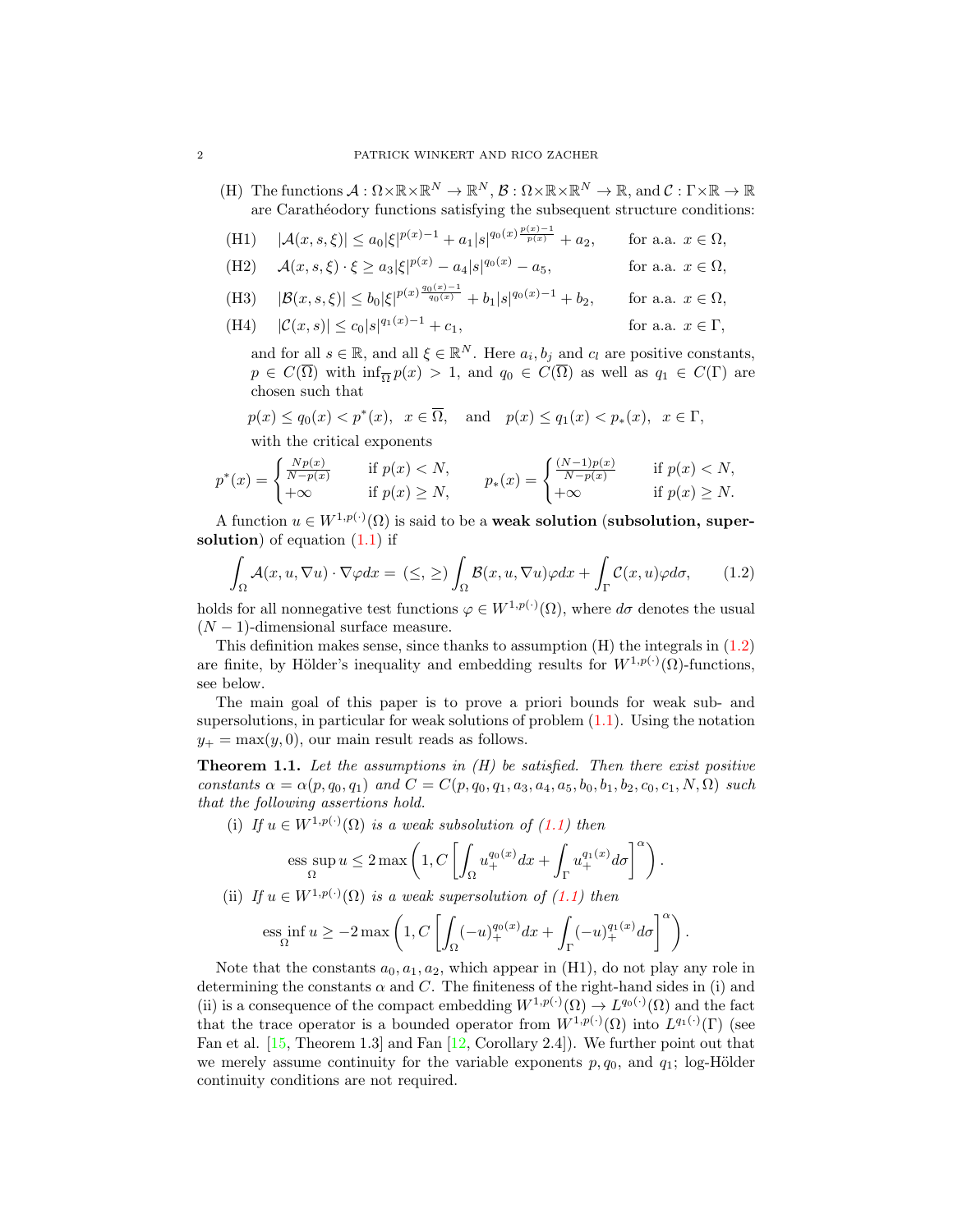Our proof of Theorem [1.1](#page-1-1) uses De Giorgi's iteration technique and the localization method. By means of the latter we are able to reduce the estimates involving variable exponents to ones with constant exponents, which then also allows us to apply classical embedding results. This crucial step in the proof is achieved by means of an appropriate partition of unity.

By the definition of sub- and supersolution of  $(1.1)$  one easily verifies that a weak solution is both a weak subsolution and a weak supersolution. Hence we have the following.

**Corollary 1.2.** Let the assumptions (H) be satisfied and let  $u \in W^{1,p(\cdot)}(\Omega)$  be a weak solution of [\(1.1\)](#page-0-0). Then  $u \in L^{\infty}(\Omega)$  and the estimates in (i) and (ii) from Theorem [1.1](#page-1-1) are valid.

The main novelty of the paper consists in the generality of the assumptions needed to establish the boundedness of weak solutions to  $(1.1)$ . In particular the assumptions on the nonlinearity  $\mathcal C$  are rather general, allowing for a growth term with variable exponent, which seems to be optimal. Another novelty is the use of the localization technique in the context of global a priori estimates for problems with variable exponents and nonlinear conormal derivative boundary conditions.

Let us comment on some relevant known results on elliptic problems with  $p(x)$ structure. Local boundedness of solutions to the equation

<span id="page-2-0"></span>
$$
-\operatorname{div} \mathcal{A}(x, u, \nabla u) = \mathcal{B}(x, u, \nabla u) \quad \text{in } \Omega,
$$
\n(1.3)

has been studied by Fan and Zhao  $[16]$ . There it is shown that under suitable structure conditions every weak solution  $u$  of  $(1.3)$  (corresponding to test functions  $\varphi \in W_0^{1,p(x)}(\Omega)$  belongs to  $L^\infty_{\text{loc}}(\Omega)$ , and if in addition u is bounded on the boundary Γ, then  $u \in L^{\infty}(\Omega)$ . The proof uses De Giorgi iterations as well. Recently, Gasiński and Papageorgiou (see [\[19,](#page-12-6) Proposition 3.1]) studied global a priori bounds for weak solutions to the equation

<span id="page-2-1"></span>
$$
-\Delta_{p(x)}u = g(x, u) \qquad \text{in } \Omega,
$$
  
\n
$$
\frac{\partial u}{\partial \nu} = 0 \qquad \text{on } \Gamma,
$$
\n(1.4)

where the Carathéodory function  $q : \Omega \times \mathbb{R} \to \mathbb{R}$  satisfies a subcritical growth condition. They proved that every weak solution  $u \in W^{1,p(\cdot)}(\Omega)$  of problem  $(1.4)$ belongs to  $L^{\infty}(\Omega)$  provided  $p \in C^1(\overline{\Omega})$  satisfying  $1 < \min_{x \in \overline{\Omega}} p(x)$ .

L<sup>∞</sup>-estimates for solutions of [\(1.1\)](#page-0-0) in case  $p(x) \equiv p$  with  $q_0(x) = q_1(x) \equiv p$  have been established by the first author in [\[33,](#page-13-4) [34\]](#page-13-5) following Moser's iteration technique (for constant  $p$  see also Pucci and Servadei  $[28]$ ).

Concerning boundedness and regularity results for problems of type [\(1.3\)](#page-2-0), in particular for the special case

$$
-\operatorname{div}(|\nabla u|^{p(x)-2}\nabla u) = 0,
$$

we further refer to Acerbi and Mingione  $[1, 2]$  $[1, 2]$ , Antontsev and Consiglieri  $[3]$ , Chiadò Piat and Coscia [\[6\]](#page-12-10), Diening et al. [\[9\]](#page-12-11), Eleuteri and Habermann [\[11\]](#page-12-12), Fan [\[13,](#page-12-13) [14\]](#page-12-14), Fan and Zhao [\[18\]](#page-12-15), Habermann and Zatorska-Goldstein [\[20\]](#page-12-16), Harjulehto et al. [\[21\]](#page-12-17), Liskevich and Skrypnik [\[25\]](#page-12-18), Lukkari [\[26,](#page-12-19) [27\]](#page-13-7) and the references given therein.

The paper is organized as follows. In Section 2 we fix some notation and recall the definition of the variable exponent spaces  $L^{p(\cdot)}(\Omega)$  and  $W^{1,p(\cdot)}(\Omega)$ . We further state a lemma on sequences of numbers which will be needed for the De Giorgi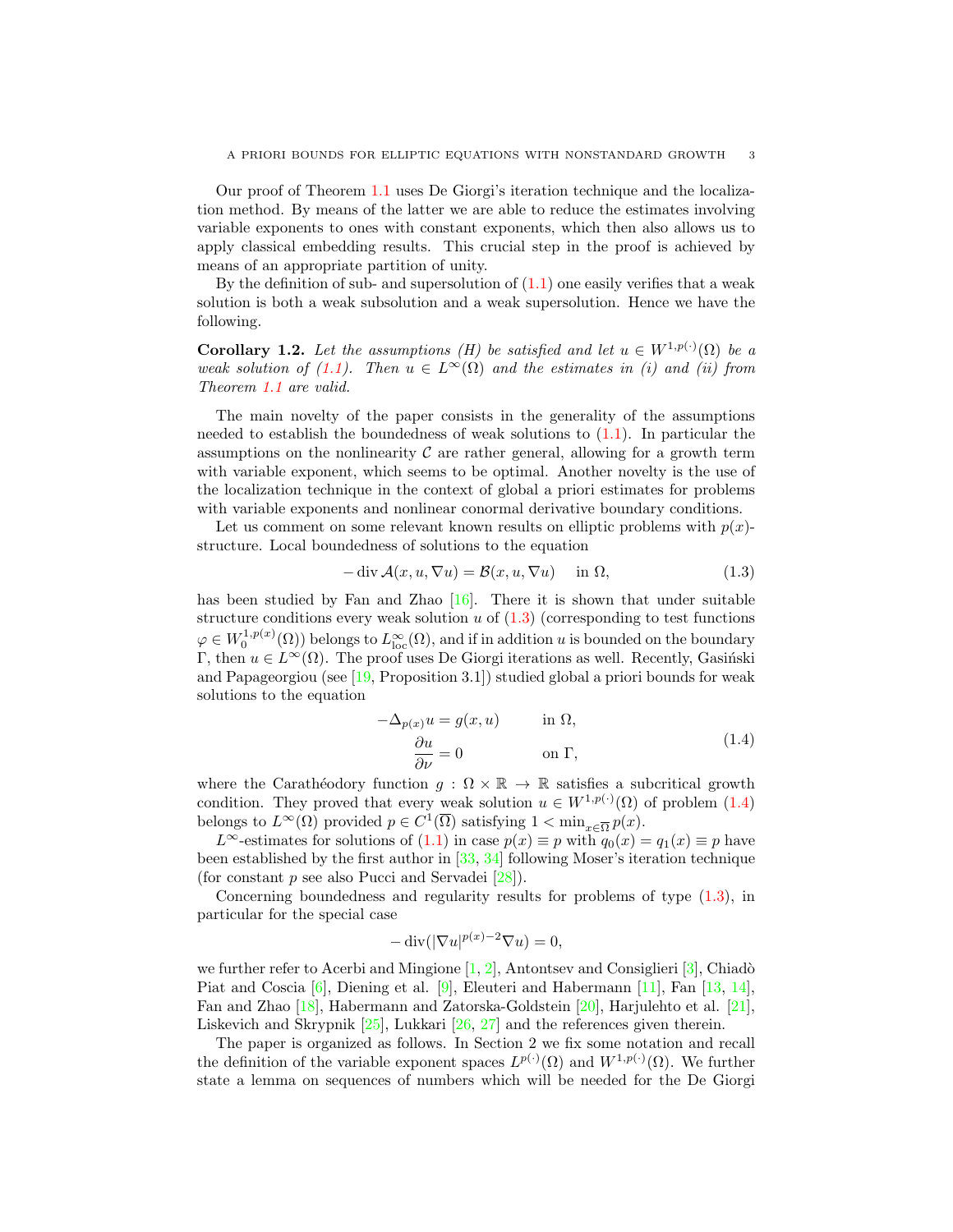iterations. The main result is proved in Section 3. From the structure conditions we first derive truncated energy estimates. These are then used, together with the localization method and embedding results, to prove suitable iterative inequalities, which in turn imply the desired a priori bounds.

### 2. Notations and preliminaries

Suppose that  $\Omega$  is a bounded domain in  $\mathbb{R}^N$  with Lipschitz boundary  $\Gamma$  and let  $p \in C(\overline{\Omega})$  with  $p(x) > 1$  for all  $x \in \overline{\Omega}$ . We set  $p^- := \min_{x \in \overline{\Omega}} p(x)$  and  $p^+ :=$  $\max_{x \in \overline{\Omega}} p(x)$ , then  $p^{-} > 1$  and  $p^{+} < \infty$ . By  $L^{p(\cdot)}(\Omega)$  we identify the variable exponent Lebesgue space which is defined by

$$
L^{p(\cdot)}(\Omega) = \left\{ u \mid u : \Omega \to \mathbb{R} \text{ is measurable and } \int_{\Omega} |u|^{p(x)} dx < +\infty \right\}
$$

equipped with the Luxemburg norm

$$
||u||_{L^{p(\cdot)}(\Omega)} = \inf \left\{ \tau > 0 : \int_{\Omega} \left| \frac{u(x)}{\tau} \right|^{p(x)} dx \le 1 \right\}.
$$

The variable exponent Sobolev space  $W^{1,p(\cdot)}(\Omega)$  is defined by

$$
W^{1,p(\cdot)}(\Omega) = \{ u \in L^{p(\cdot)}(\Omega) : |\nabla u| \in L^{p(\cdot)}(\Omega) \}
$$

with the norm

$$
||u||_{W^{1,p(\cdot)}(\Omega)} = ||\nabla u||_{L^{p(\cdot)}(\Omega)} + ||u||_{L^{p(\cdot)}(\Omega)}.
$$

For more information and basic properties of variable exponent spaces we refer the reader to the papers of Fan and Zhao  $[17]$ , Kováčik and Rákosník  $[22]$  and the recent monograph of Diening et al. [\[10\]](#page-12-22). If  $p(x) \equiv p$  is a constant, the usual Sobolev space  $W^{1,p}(\Omega)$  is endowed with the norm

$$
||u||_{W^{1,p}(\Omega)} = \left(\int_{\Omega} |\nabla u|^p dx + \int_{\Omega} |u|^p dx\right)^{\frac{1}{p}}.
$$

For  $q_0 \in C(\overline{\Omega})$  and  $q_1 \in C(\Gamma)$  (as in (H)) we define

$$
q_0^+ = \max_{\overline{\Omega}} q_0(x), \quad q_0^- = \min_{\overline{\Omega}} q_0(x),
$$
  
 $q_1^+ = \max_{\Gamma} q_1(x), \quad q_1^- = \min_{\Gamma} q_1(x).$ 

For  $s \in [1, \infty)$  we further use the notation

$$
s^* = \begin{cases} \frac{Ns}{N-s} & \text{if } s < N, \\ +\infty & \text{if } s \ge N, \end{cases} \qquad s_* = \begin{cases} \frac{(N-1)s}{N-s} & \text{if } s < N, \\ +\infty & \text{if } s \ge N. \end{cases}
$$

The following lemma concerning the geometric convergence of sequences of numbers will be needed for the De Giorgi iteration arguments below. It can be found, for example in [\[32\]](#page-13-8). The case  $\delta_1 = \delta_2$  is contained in [\[23,](#page-12-23) Chapter II, Lemma 5.6], see also [\[7,](#page-12-24) Chapter I, Lemma 4.1].

<span id="page-3-0"></span>**Lemma 2.1.** Let  $\{Y_n\}, n = 0, 1, 2, \ldots$ , be a sequence of positive numbers, satisfying the recursion inequality

$$
Y_{n+1} \le Kb^n \left( Y_n^{1+\delta_1} + Y_n^{1+\delta_2} \right), \quad n = 0, 1, 2, \dots,
$$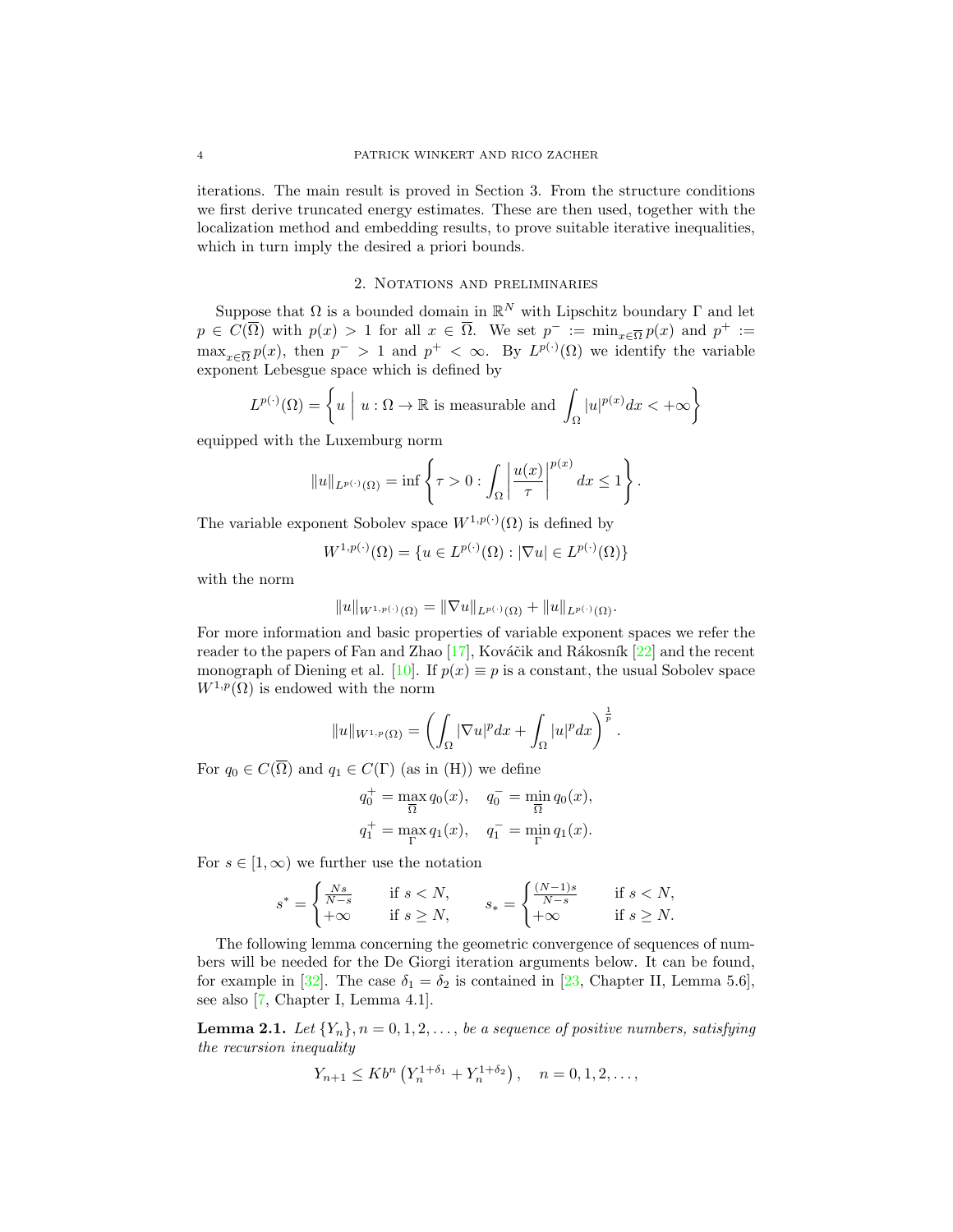for some  $b > 1$ ,  $K > 0$ , and  $\delta_2 \ge \delta_1 > 0$ . If

$$
Y_0 \le (2K)^{-\frac{1}{\delta_1}} b^{-\frac{1}{\delta_1^2}},
$$

then

$$
Y_n \le (2K)^{-\frac{1}{\delta_1}} b^{-\frac{1}{\delta_1^2}} b^{-\frac{n}{\delta_1}}, \quad n \in \mathbb{N},
$$

in particular  ${Y_n} \to 0$  as  $n \to \infty$ .

## 3. Truncated energy estimates and proof of Theorem [1.1](#page-1-1)

Our proof of the sup-bounds for weak subsolutions of  $(1.1)$  is based on the following lemma on truncated energy estimates.

<span id="page-4-1"></span>**Lemma 3.1.** Let the conditions in  $(H)$  be satisfied. If u is a weak subsolution of  $(1.1)$ , there holds

$$
\int_{A_k}|\nabla u|^{p(x)}dx\leq d_1\int_{A_k}u^{q_0(x)}dx+d_2\int_{\Gamma_k}u^{q_1(x)}d\sigma,
$$

where

$$
A_k = \{x \in \Omega : u(x) > k\},
$$
  $\Gamma_k = \{x \in \Gamma : u(x) > k\},$   $k \ge 1$ ,

and  $d_1 = 2a_3^{-1}(a_4 + a_5 + b_1 + b_2 + b_0 \varepsilon^{-(q_0^+ + 1)}), d_2 = 2a_3^{-1}(c_0 + c_1),$  and  $\varepsilon =$  $\min(1, \frac{a_3}{2b_0}).$ 

*Proof.* Let  $u \in W^{1,p(\cdot)}(\Omega)$  be a weak subsolution of  $(1.1)$  and let  $k \geq 1$ . Taking  $\varphi = (u - k)_+ = \max(u - k, 0) \in W^{1, p(\cdot)}(\Omega)$  (see [\[24,](#page-12-25) Lemma 3.2]) as test function in  $(1.2)$  with the ' $\leq$ '-sign we obtain

$$
\int_{A_k} \mathcal{A}(x, u, \nabla u) \cdot \nabla (u - k) dx
$$
\n
$$
\leq \int_{A_k} \mathcal{B}(x, u, \nabla u)(u - k) dx + \int_{\Gamma_k} \mathcal{C}(x, u)(u - k) d\sigma.
$$
\n(3.1)

Using the structure condition  $(H2)$  we estimate the left-hand side of  $(3.1)$  as follows.

<span id="page-4-0"></span>
$$
\int_{A_k} \mathcal{A}(x, u, \nabla u) \cdot \nabla (u - k) dx
$$
\n
$$
= \int_{A_k} \mathcal{A}(x, u, \nabla u) \cdot \nabla u dx
$$
\n
$$
\geq \int_{A_k} \left( a_3 |\nabla u|^{p(x)} - a_4 |u|^{q_0(x)} - a_5 \right) dx
$$
\n
$$
\geq a_3 \int_{A_k} |\nabla u|^{p(x)} dx - (a_4 + a_5) \int_{A_k} |u|^{q_0(x)} dx,
$$
\n(3.2)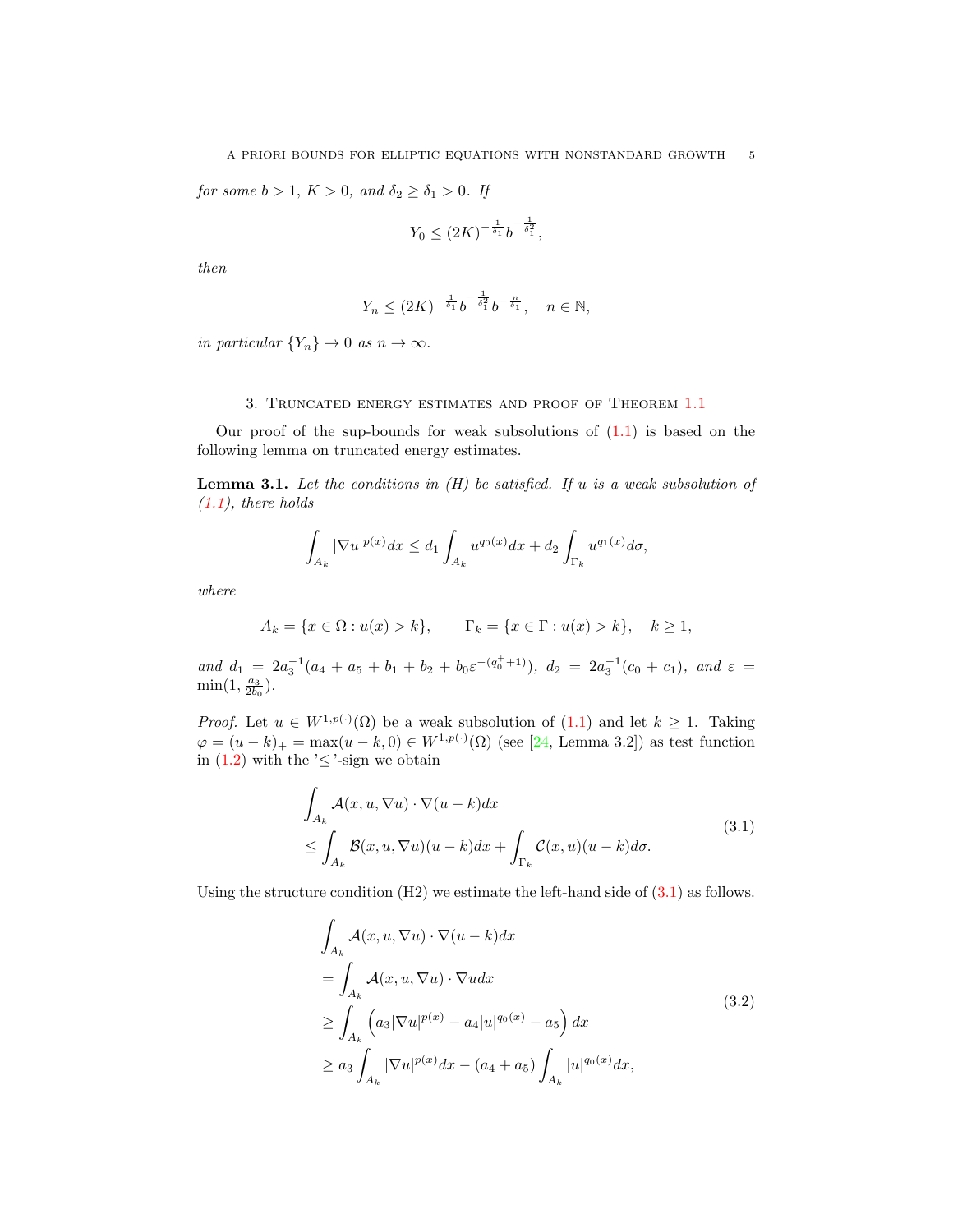as  $u^{q_0(x)} > u > 1$  in  $A_k$ . Now, we are going to estimate the right-hand side of [\(3.1\)](#page-4-0). By Young's inequality with  $\varepsilon \in (0,1]$  and condition (H3) we have

$$
\int_{A_k} \mathcal{B}(x, u, \nabla u)(u - k) dx
$$
\n
$$
\leq \int_{A_k} \left[ b_0 |\nabla u|^{p(x) \frac{q_0(x) - 1}{q_0(x)}} + b_1 |u|^{q_0(x) - 1} + b_2 \right] (u - k) dx
$$
\n
$$
\leq b_0 \int_{A_k} \left[ \varepsilon^{\frac{q_0(x) - 1}{q_0(x)}} |\nabla u|^{p(x) \frac{q_0(x) - 1}{q_0(x)}} \varepsilon^{-\frac{q_0(x) - 1}{q_0(x)}} u \right] dx + (b_1 + b_2) \int_{A_k} |u|^{q_0(x)} dx \qquad (3.3)
$$
\n
$$
\leq b_0 \int_{A_k} \varepsilon |\nabla u|^{p(x)} dx + b_0 \int_{A_k} \varepsilon^{-(q_0(x) - 1)} u^{q_0(x)} dx + (b_1 + b_2) \int_{A_k} |u|^{q_0(x)} dx
$$
\n
$$
\leq \varepsilon b_0 \int_{A_k} |\nabla u|^{p(x)} dx + \left( b_0 \varepsilon^{-(q_0^+ - 1)} + b_1 + b_2 \right) \int_{A_k} u^{q_0(x)} dx.
$$

Thanks to condition (H4), the boundary integral can be estimated through

<span id="page-5-0"></span>
$$
\int_{\Gamma_k} C(x, u)(u - k)d\sigma \le \int_{\Gamma_k} (c_0|u|^{q_1(x)-1} + c_1)(u - k)d\sigma
$$
\n
$$
\le (c_0 + c_1) \int_{\Gamma_k} u^{q_1(x)}d\sigma,
$$
\n(3.4)

as  $u > 1$  on  $\Gamma_k$ . Combining [\(3.1\)](#page-4-0)–[\(3.4\)](#page-5-0) and choosing  $\varepsilon = \min(1, \frac{a_3}{2b_0})$  gives

$$
\begin{aligned} &\frac{a_3}{2} \int_{A_k} |\nabla u|^{p(x)} dx \\ &\le \left( a_4 + a_5 + b_1 + b_2 + b_0 \varepsilon^{-(q_0^+ + 1)} \right) \int_{A_k} u^{q_0(x)} dx + (c_0 + c_1) \int_{\Gamma_k} u^{q_1(x)} d\sigma. \end{aligned}
$$

Dividing the last inequality by  $\frac{a_3}{2} > 0$  yields the assertion of the lemma.

The corresponding result for supersolutions reads as follows.

<span id="page-5-1"></span>**Lemma 3.2.** Let the conditions in  $(H)$  be satisfied. If u is a weak supersolution of  $(1.1)$ , there holds

$$
\int_{\tilde{A}_k} |\nabla u|^{p(x)} dx \le d_1 \int_{\tilde{A}_k} (-u)^{q_0(x)} dx + d_2 \int_{\tilde{\Gamma}_k} (-u)^{q_1(x)} d\sigma,
$$

where

$$
\tilde{A}_k = \{ x \in \Omega : -u(x) > k \}, \qquad \tilde{\Gamma}_k = \{ x \in \Gamma : -u(x) > k \}, \quad k \ge 1,
$$

and  $d_1$  and  $d_2$  are the same constants as in Lemma [3.1.](#page-4-1)

*Proof.* The proof is analogous to the previous one. We take  $\varphi = -(u + k)$ <sub>−</sub>  $-\min(u+k,0) \geq 0$  as test function in [\(1.2\)](#page-1-0), which now holds with the ' $\geq$ '-sign, and use the same arguments as in the proof of Lemma [3.1.](#page-4-1) This yields the asserted inequality.

Now we are in position to prove the main result of this paper.

Proof of Theorem [1.1.](#page-1-1)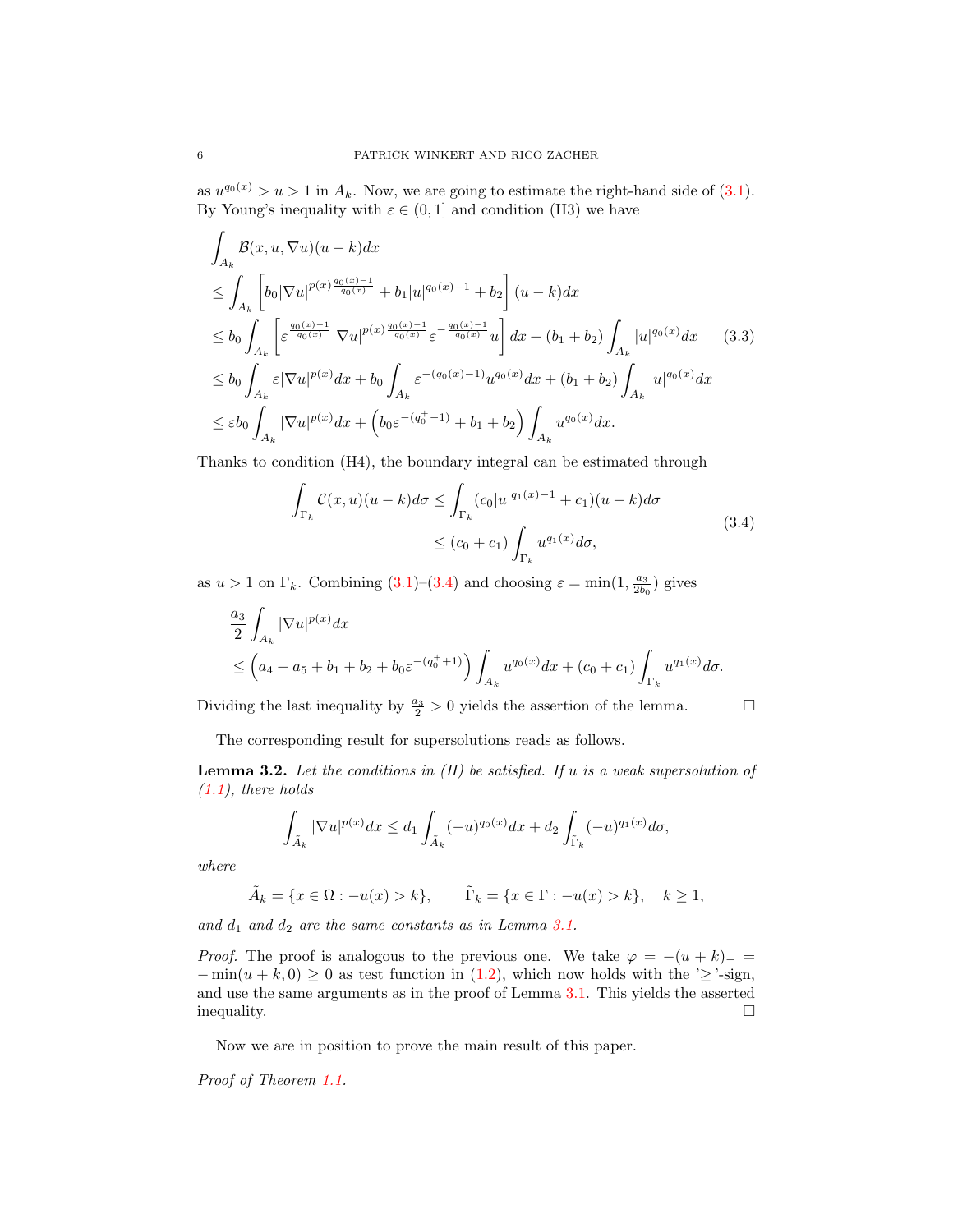(i) Definition of the iteration variables  $Z_n$ ,  $\tilde{Z}_n$ , and basic estimates. Let now

$$
k_n = k\left(2 - \frac{1}{2^n}\right), \quad n = 0, 1, 2, \dots,
$$

with  $k \geq 1$  specified later and put

$$
Z_n := \int_{A_{k_n}} (u - k_n)^{q_0(x)} dx, \qquad \tilde{Z}_n := \int_{\Gamma_{k_n}} (u - k_n)^{q_1(x)} d\sigma.
$$

We have

$$
Z_n \ge \int_{A_{k_{n+1}}} (u - k_n)^{q_0(x)} dx \ge \int_{A_{k_{n+1}}} u^{q_0(x)} \left(1 - \frac{k_n}{k_{n+1}}\right)^{q_0(x)} dx
$$
  

$$
\ge \int_{A_{k_{n+1}}} \frac{1}{2^{q_0(x)(n+2)}} u^{q_0(x)} dx,
$$

and thus

<span id="page-6-0"></span>
$$
\int_{A_{k_{n+1}}} u^{q_0(x)} dx \le 2^{q_0^+(n+2)} Z_n.
$$
\n(3.5)

Analogously, we see that

<span id="page-6-2"></span><span id="page-6-1"></span>
$$
\int_{\Gamma_{k_{n+1}}} u^{q_1(x)} d\sigma \le 2^{q_1^+(n+2)} \tilde{Z}_n.
$$
\n(3.6)

From  $(3.5)-(3.6)$  $(3.5)-(3.6)$  and Lemma [3.1](#page-4-1) with k being replaced by  $k_{n+1} \geq 1$  it follows that

$$
\int_{A_{k_{n+1}}} |\nabla(u - k_{n+1})|^{p(x)} dx \leq d_3 a^n (Z_n + \tilde{Z}_n),
$$
\n(3.7)

where  $d_3 = \max\left(d_1 2^{2q_0^+}, d_2 2^{2q_1^+}\right)$  and  $a = \max\left(2^{q_0^+}, 2^{q_1^+}\right)$ . Furthermore, we have

<span id="page-6-3"></span>
$$
|A_{k_{n+1}}| \leq \int_{A_{k_{n+1}}} \left(\frac{u - k_n}{k_{n+1} - k_n}\right)^{q_0(x)} dx
$$
  
\n
$$
\leq \int_{A_{k_n}} \frac{2^{q_0(x)(n+1)}}{k^{q_0(x)}} (u - k_n)^{q_0(x)} dx
$$
  
\n
$$
\leq \frac{2^{q_0^+(n+1)}}{k^{q_0^-}} \int_{A_{k_n}} (u - k_n)^{q_0(x)} dx
$$
  
\n
$$
= \frac{2^{q_0^+(n+1)}}{k^{q_0^-}} Z_n.
$$
 (3.8)

(ii) Partition of unity. By compactness of  $\overline{\Omega}$ , for any  $R > 0$  there exists a finite open cover  ${B_i(R)}_{i=1,...,m}$  of balls  $B_i := B_i(R)$  with radius R such that  $\overline{\Omega} \subset \bigcup_{i=1}^m B_i(R)$ . Moreover, since  $p \in C(\overline{\Omega})$ ,  $q_0 \in C(\overline{\Omega})$ , and  $q_1 \in C(\Gamma)$ , these functions are uniformly continuous on  $\Omega$  and  $\Gamma$ , respectively. Recalling that

$$
p(x) \le q_0(x) < p^*(x), \quad x \in \overline{\Omega}, \quad \text{and} \quad p(x) \le q_1(x) < p_*(x), \quad x \in \Gamma,
$$

we may take  $R > 0$  small enough such that

$$
p_i^+ \leq q_{0,i}^+ < (p_i^-)^*
$$
,  $p_i^+ \leq q_{1,i}^+ < (p_i^-)_*$ ,  $i = 1, ..., m$ ,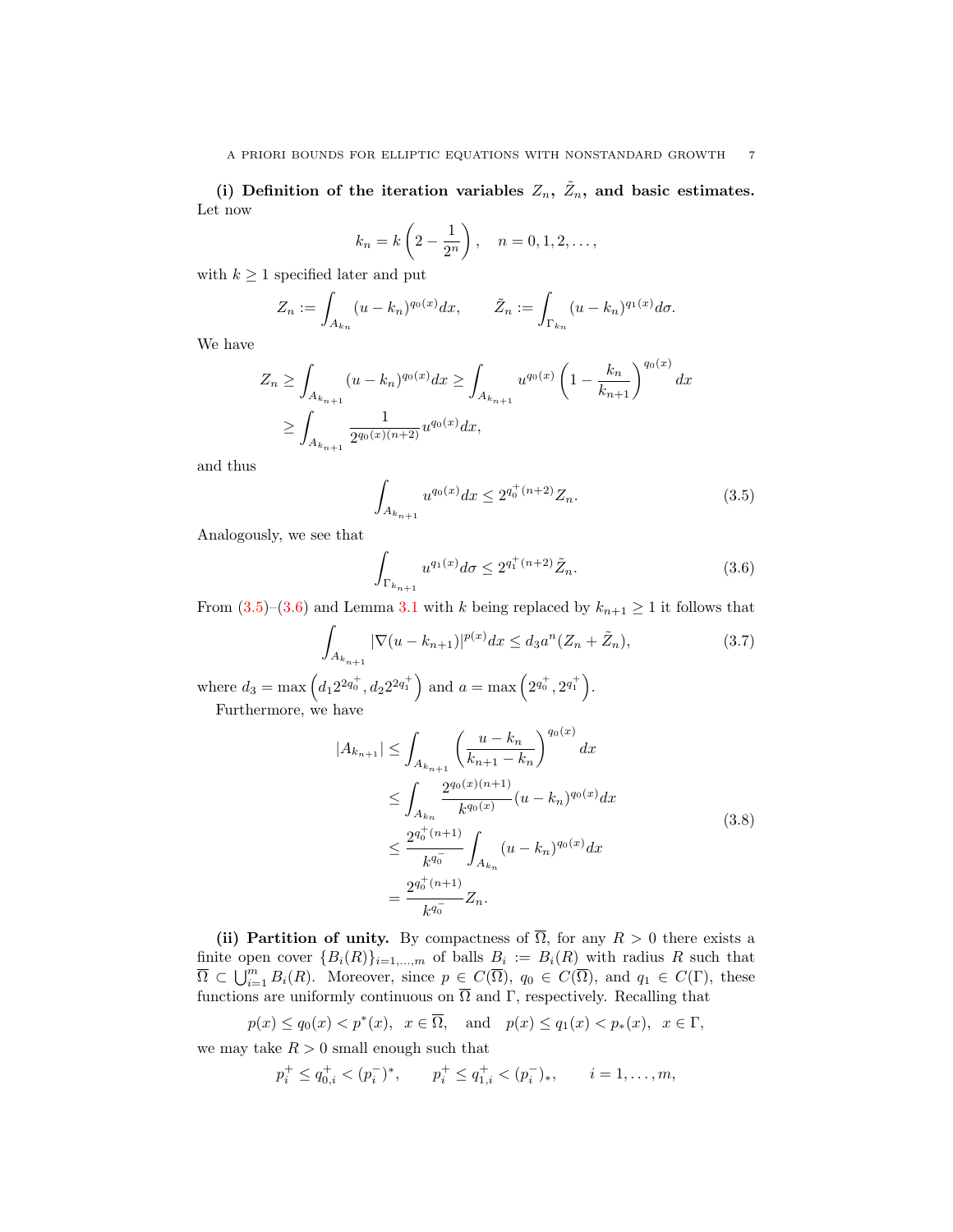where

$$
p_i^+ = \max_{B_i \cap \overline{\Omega}} p(x), \quad q_{0,i}^+ = \max_{B_i \cap \overline{\Omega}} q_0(x),
$$
  

$$
p_i^- = \min_{B_i \cap \overline{\Omega}} p(x), \quad q_{1,i}^+ = \max_{B_i \cap \overline{\Omega}} q_1(x).
$$

We next choose a partition of unity  $\{\xi_i\}_{i=1}^m \subset C_0^{\infty}(\mathbb{R}^N)$  associated to the open cover  ${B_i(R)}_{i=1,...,m}$  (see e.g. [\[30,](#page-13-9) Thm. 6.20]), that is, we have

$$
\mathrm{supp}\,\xi_i\subset B_i,\quad 0\leq\xi_i\leq 1,\ \ i=1,\ldots,m,\quad\text{and}\ \ \sum_{i=1}^m\xi_i=1\ \ \text{on}\ \overline{\Omega}.
$$

Let  $L > 0$  be a positive constant such that

<span id="page-7-0"></span>
$$
|\nabla \xi_i| \leq L, \quad i = 1, \dots, m.
$$

(iii) Estimating the gradient term in [\(3.7\)](#page-6-2) from below. Using the partition of unity from step (ii) we have

$$
\int_{A_{k_{n+1}}} |\nabla(u - k_{n+1})|^{p(x)} dx
$$
\n
$$
= \int_{A_{k_{n+1}}} |\nabla(u - k_{n+1})|^{p(x)} \sum_{i=1}^{m} \xi_i dx
$$
\n
$$
\geq \sum_{i=1}^{m} \int_{A_{k_{n+1}}} (|\nabla(u - k_{n+1})|^{p_i^-} - 1) \xi_i dx
$$
\n
$$
\geq \sum_{i=1}^{m} \int_{A_{k_{n+1}}} |\nabla(u - k_{n+1})|^{p_i^-} \xi_i^{p_i^-} dx - m|A_{k_{n+1}}|,
$$
\n(3.9)

as  $\xi_i \ge \xi_i^{p_i^-}$ . From [\(3.9\)](#page-7-0) we trivially deduce that for all  $i = 1, ..., m$ ,

$$
\int_{A_{k_{n+1}}} |\nabla(u - k_{n+1})|^{p(x)} dx \ge \int_{A_{k_{n+1}}} |\nabla(u - k_{n+1})|^{p_i^-} \xi_i^{p_i^-} dx - m|A_{k_{n+1}}|.
$$
 (3.10)

Combining  $(3.7)$  and  $(3.10)$  and using  $(3.8)$  yields

<span id="page-7-2"></span><span id="page-7-1"></span>
$$
\int_{A_{k_{n+1}}} |\nabla (u - k_{n+1})|^{p_i^-} \xi_i^{p_i^-} dx \le d_4 a^n (Z_n + \tilde{Z}_n)
$$
\n(3.11)

for any  $i = 1, \ldots, m$ , with the positive constant  $d_4 = d_3 + m2^{q_0^+}$ .

(iv) Estimating  $Z_{n+1}$ . Next we want to derive a suitable estimate for the term  $Z_{n+1}$  from above. To this end, we make again use of the partition of unity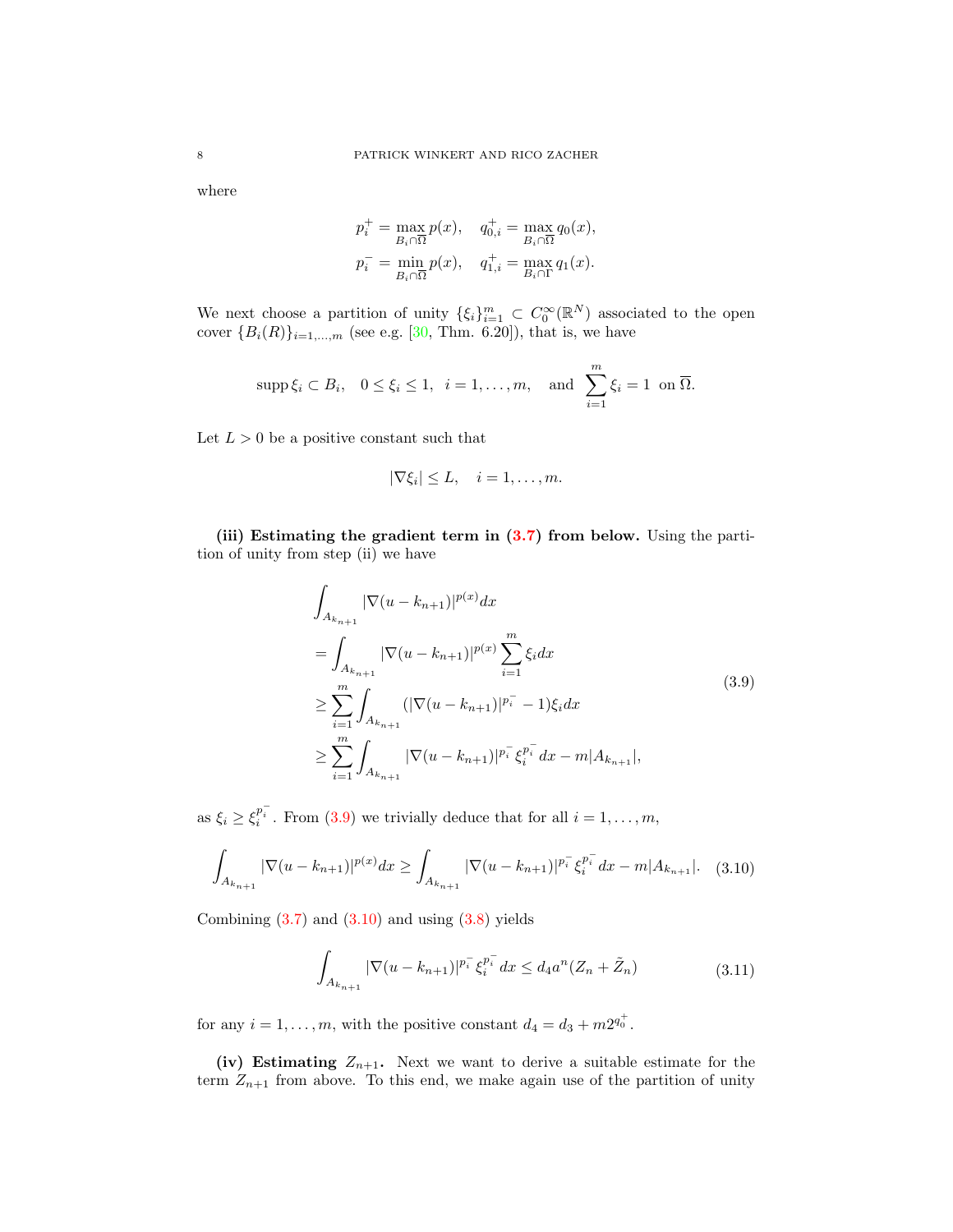introduced in step (ii). We have

$$
Z_{n+1} = \int_{A_{k_{n+1}}} (u - k_{n+1})^{q_0(x)} dx
$$
  
\n
$$
= \int_{A_{k_{n+1}}} (u - k_{n+1})^{q_0(x)} \left(\sum_{i=1}^m \xi_i\right)^{q_0^+} dx
$$
  
\n
$$
\leq \int_{A_{k_{n+1}}} (u - k_{n+1})^{q_0(x)} m^{q_0^+} \sum_{i=1}^m \xi_i^{q_0^+} dx
$$
  
\n
$$
\leq m^{q_0^+} \sum_{i=1}^m \int_{A_{k_{n+1}}} (u - k_{n+1})^{q_0(x)} \xi_i^{q_0(x)} dx
$$
  
\n
$$
\leq m^{q_0^+} \sum_{i=1}^m \left[ \int_{A_{k_{n+1}}} (u - k_{n+1})^{q_{0,i}^+} \xi_i^{q_{0,i}^+} dx + \int_{A_{k_{n+1}}} (u - k_{n+1})^{q_{0,i}^-} \xi_i^{q_{0,i}^-} dx \right],
$$
\n(3.12)

where we have set  $q_{0,i}^- = \min_{B_i \cap \overline{\Omega}} q_0(x)$ . Observe that  $p_i^- \leq q_{0,i}^- \leq q_{0,i}^+ < (p_i^-)^*$  for all  $i = 1, \ldots, m$ .

Let now  $i \in \{1, \ldots, m\}$  be fixed, and suppose that  $r \in \{q_{0,i}^-, q_{0,i}^+\}$ . Then  $p_i^- \leq$  $r < (p_i^-)^*$  and  $r \leq q^+$ , where  $q^+ = \max(q_0^+, q_1^+)$ . By Hölder's inequality and the continuous embedding  $W^{1,p_i^-}(\Omega) \hookrightarrow L^{(p_i^-)^*}(\Omega)$ , we may estimate as follows.

<span id="page-8-1"></span><span id="page-8-0"></span>
$$
\int_{\Omega} (u - k_{n+1})_{+}^{r} \xi_{i}^{r} dx
$$
\n
$$
\leq \left( \int_{\Omega} (u - k_{n+1})_{+}^{(p_{i}^{-})^{*}} \xi_{i}^{(p_{i}^{-})^{*}} dx \right)^{\frac{r}{(p_{i}^{-})^{*}}} |A_{k_{n+1}}|^{1 - \frac{r}{(p_{i}^{-})^{*}}} \\
\leq C^{q^{+}} \left( \int_{\Omega} \left[ |\nabla[(u - k_{n+1})_{+} \xi_{i}]|^{p_{i}^{-}} + |(u - k_{n+1})_{+} \xi_{i}|^{p_{i}^{-}} \right] dx \right)^{\frac{r}{p_{i}^{-}}} |A_{k_{n+1}}|^{1 - \frac{r}{(p_{i}^{-})^{*}}},
$$
\n(3.13)

where  $C = \max(1, C(p_1^-, N), \ldots, C(p_m^-, N))$  with  $C(p_j^-, N)$  being the embedding constant corresponding to the embedding  $W^{1,p_j^-}(\Omega) \hookrightarrow L^{(p_j^-)^*}(\Omega), j = 1,\ldots,m.$ Thus  $C$  is independent of  $i$ . A simple calculation shows that the right-hand side of [\(3.13\)](#page-8-0) can be estimated further to obtain

<span id="page-8-2"></span>
$$
\int_{\Omega} (u - k_{n+1})_{+}^{r} \xi_{i}^{r} dx
$$
\n
$$
\leq d_{5} \left( \int_{\Omega} |\nabla (u - k_{n+1})_{+}|^{p_{i}^{-}} \xi_{i}^{p_{i}^{-}} dx \right)^{\frac{r}{p_{i}^{-}}} |A_{k_{n+1}}|^{1 - \frac{r}{(p_{i}^{-})^{*}}} \qquad (3.14)
$$
\n
$$
+ d_{6} \left( \int_{A_{k_{n+1}}} u^{q_{0}(x)} dx \right)^{\frac{r}{p_{i}^{-}}} |A_{k_{n+1}}|^{1 - \frac{r}{(p_{i}^{-})^{*}}}.
$$

Here  $d_5 = d_5(q^+, C)$  and  $d_6 = d_6(p^+, q^+, C, L)$  are positive constants, where L is the constant introduced in step (ii).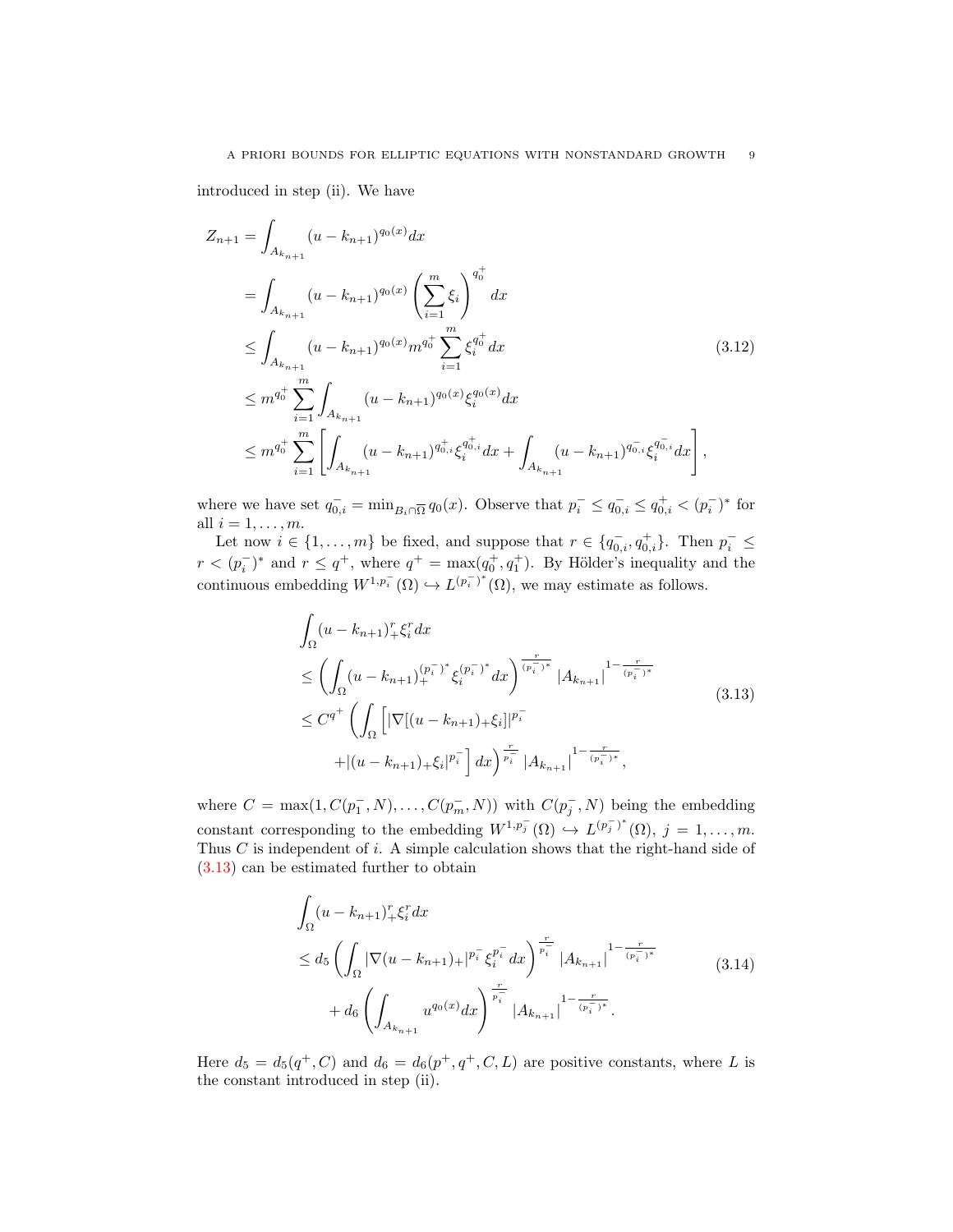Using [\(3.5\)](#page-6-0), [\(3.11\)](#page-7-2), [\(3.12\)](#page-8-1), and [\(3.14\)](#page-8-2) with  $r = q_{0,i}^+$  and  $r = q_{0,i}^-$ , respectively, for  $i = 1, \ldots, m$ , we get

<span id="page-9-0"></span>
$$
Z_{n+1} \leq m^{q_0^+} \sum_{i=1}^m \left[ d_5 \left( d_4 a^n (Z_n + \tilde{Z}_n) \right)^{\frac{q_{0,i}^+}{p_i^-}} |A_{k_{n+1}}|^{1 - \frac{q_{0,i}^+}{(p_i^-)^*}} \right. \\
\left. + d_6 \left( 2^{q_0^+(n+2)} Z_n \right)^{\frac{q_{0,i}^+}{p_i^-}} |A_{k_{n+1}}|^{1 - \frac{q_{0,i}^+}{(p_i^-)^*}} \right. \\
\left. + d_5 \left( d_4 a^n (Z_n + \tilde{Z}_n) dx \right)^{\frac{q_{0,i}^-}{p_i^-}} |A_{k_{n+1}}|^{1 - \frac{q_{0,i}^-}{(p_i^-)^*}} \right. \\
\left. + d_6 \left( 2^{q_0^+(n+2)} Z_n \right)^{\frac{q_{0,i}^-}{p_i^-}} |A_{k_{n+1}}|^{1 - \frac{q_{0,i}^-}{(p_i^-)^*}} \right].
$$
\n
$$
(3.15)
$$

Setting

$$
Y_n := Z_n + \tilde{Z}_n
$$
  
and  $\eta = \max \left( \frac{q_{0,1}^+}{(p_1^-)^*}, \dots, \frac{q_{0,m}^+}{(p_m^-)^*} \right)$  we have for  $r \in \{q_{0,i}^+, q_{0,i}^-\}$   

$$
\left( d_4 a^n (Z_n + \tilde{Z}_n) \right)^{\frac{r}{p_i^-}} \leq (d_4)^{\frac{q^+}{p^-}} \left( a^{\frac{q^+}{p^-}} \right)^n (Y_n + Y_n^{\frac{q^+}{p^-}}),
$$

$$
\left( 2^{q_0^+(n+2)} Z_n \right)^{\frac{r}{p_i^-}} \leq \left( 2^{\frac{(q^+)^2(n+2)}{p^-}} \right) (Y_n + Y_n^{\frac{q^+}{p^-}}),
$$

$$
|A_{k_{n+1}}|^{1 - \frac{r}{(p_i^-)^*}} \leq 2^{q^+(n+1)} \left( \frac{1}{k^{q_0^-}} \right)^{1-\eta} (Y_n + Y_n^{1-\eta}).
$$

$$
(3.16)
$$

Using these estimates, we conclude from [\(3.15\)](#page-9-0) that

<span id="page-9-3"></span><span id="page-9-2"></span>
$$
Z_{n+1} \le d_7 d_8^n \frac{1}{k^{q_0^-(1-\eta)}} \left( Y_n^2 + Y_n^{2-\eta} + Y_n^{1+\frac{q^+}{p^-}} + Y_n^{1+\frac{q^+}{p^-}-\eta} \right) \tag{3.17}
$$

where  $d_7$  and  $d_8$  are positive constants that only depend on the data.

(v) Estimating  $\tilde{Z}_{n+1}$ . We proceed similarly as in step (iv). Analogously to  $(3.12)$  we get an estimate for  $\tilde{Z}_{n+1}$  of the form

$$
\tilde{Z}_{n+1} \leq m^{q_1^+} \sum_{i=1}^m \left[ \int_{\Gamma_{k_{n+1}}} (u - k_{n+1})^{q_{1,i}^+} \xi_i^{q_{1,i}^+} d\sigma + \int_{\Gamma_{k_{n+1}}} (u - k_{n+1})^{q_{1,i}^-} \xi_i^{q_{1,i}^-} d\sigma \right], \quad (3.18)
$$

where  $q_{1,i}^- = \min_{B_i \cap \Gamma} q_1(x)$ . Note that  $p_i^- \leq q_{1,i}^- \leq q_{1,i}^+ < (p_i^-)_*$  for  $i = 1, \ldots, m$ .

Let now  $i \in \{1, \ldots, m\}$  be fixed, and suppose that  $r \in \{q_{1,i}^-, q_{1,i}^+\}$ , that is we have  $p_i^- \le r < (p_i^-)_*$  and  $r \le q^+$ . Define  $s = s_i(r) \in (1, N)$  by means of

<span id="page-9-1"></span>
$$
s_*=\begin{cases}\frac{r+(p_i^-)_*}{2}\quad &\text{if}\ (p_i^-)_*<\infty,\\ r+1\quad &\text{if}\ (p_i^-)_*=\infty.\end{cases}
$$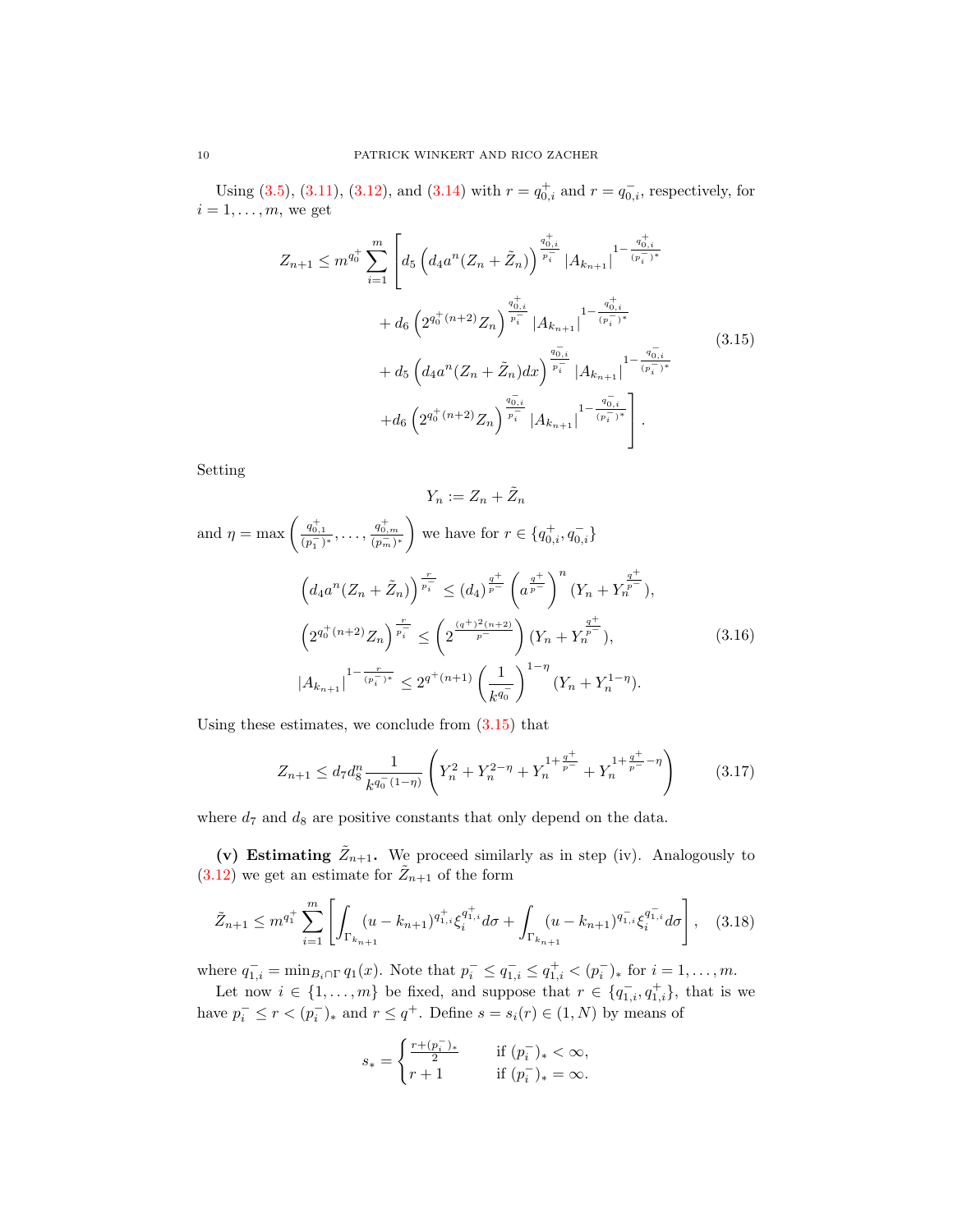Then  $s < p_i^- \leq r < s_* < (p_i^-)_*.$  Since the trace operator maps  $W^{1,s}(\Omega)$  boundedly into  $L^r(\Gamma)$ , we have, using Hölder's inequality,

$$
\int_{\Gamma} ((u - k_{n+1})_{+} \xi_{i})^{r} d\sigma
$$
\n
$$
\leq \hat{C}^{r} \left[ \int_{\Omega} (|\nabla[(u - k_{n+1})_{+} \xi_{i}]|^{s} + |(u - k_{n+1})_{+} \xi_{i}|^{s}) dx \right]^{\frac{r}{s}}
$$
\n
$$
\leq \hat{C}^{q^{+}} \left[ \int_{\Omega} (|\nabla[(u - k_{n+1})_{+} \xi_{i}]|^{p_{i}^{-}} + |(u - k_{n+1})_{+} \xi_{i}|^{p_{i}^{-}}) dx \right]^{\frac{r}{p_{i}^{-}}} |A_{k_{n+1}}|^{(1 - \frac{s}{p_{i}^{-}}) \frac{r}{s}},
$$

where  $\hat{C}$  denotes the maximum of 1 and the norms of the trace maps  $\gamma: W^{1,s}(\Omega) \to$  $L^r(\Gamma)$  when r runs through set  $\bigcup_{j=1}^m \{q_{1,j}^-, q_{1,j}^+\}$ . The right-hand side of the last inequality can be estimated to get

<span id="page-10-0"></span>
$$
\int_{\Gamma} ((u - k_{n+1})_{+} \xi_{i})^{r} d\sigma
$$
\n
$$
\leq d_{9} \left( \int_{\Omega} |\nabla (u - k_{n+1})_{+}|^{p_{i}^{-}} \xi_{i}^{p_{i}^{-}} dx \right)^{\frac{r}{p_{i}^{-}}} |A_{k_{n+1}}|^{(1 - \frac{s}{p_{i}^{-}}) \frac{r}{s}}
$$
\n
$$
+ d_{10} \left( \int_{A_{k_{n+1}}} u^{q_{0}(x)} dx \right)^{\frac{r}{p_{i}^{-}}} |A_{k_{n+1}}|^{(1 - \frac{s}{p_{i}^{-}}) \frac{r}{s}}
$$
\n(3.19)

with positive constants  $d_9, d_{10}$  that only depend on the data.

From [\(3.5\)](#page-6-0), [\(3.11\)](#page-7-2), [\(3.18\)](#page-9-1), and [\(3.19\)](#page-10-0) with  $r = q_{1,i}^+$  and  $r = \overline{q_{1,i}}$ , respectively, for  $i = 1, \ldots, m$ , we infer that

<span id="page-10-1"></span>
$$
\tilde{Z}_{n+1} \leq m^{q_1^+} \sum_{i=1}^m \left[ d_9 \left( d_4 a^n (Z_n + \tilde{Z}_n) \right)^{\frac{q_{1,i}^+}{p_i^-}} |A_{k_{n+1}}| \left( 1 - \frac{s_i (q_{1,i}^+)}{p_i^-} \right)^{\frac{q_{1,i}^+}{s_i (q_{1,i}^+)}} \right. \\
\left. + d_{10} \left( 2^{q_0^+ (n+2)} Z_n \right)^{\frac{q_{1,i}^-}{p_i^-}} |A_{k_{n+1}}| \left( 1 - \frac{s_i (q_{1,i}^-)}{p_i^-} \right)^{\frac{q_{1,i}^+}{s_i (q_{1,i}^+)}} \right. \\
\left. + d_9 \left( d_4 a^n (Z_n + \tilde{Z}_n) \right)^{\frac{q_{1,i}^-}{p_i^-}} |A_{k_{n+1}}| \left( 1 - \frac{s_i (q_{1,i}^-)}{p_i^-} \right)^{\frac{q_{1,i}^-}{s_i (q_{1,i}^+)}} \right] \right. \\
\left. + d_{10} \left( (2^{q_0^+ (n+2)} Z_n \right)^{\frac{q_{1,i}^-}{p_i^-}} |A_{k_{n+1}}| \left( 1 - \frac{s_i (q_{1,i}^-)}{p_i^-} \right)^{\frac{q_{1,i}^-}{s_i (q_{1,i}^-)}} \right].\n\tag{3.20}
$$

<span id="page-10-2"></span>Put  $\tilde{\eta} = \max \left( \frac{s_1(q_{1,1}^+)}{s_1 - 1} \right)$  $\frac{(q^+_{1,1})}{p^-_1},\ldots,\frac{s_m(q^+_{1,m})}{p^-_m}$  $\overline{p_m^-}$ ). Similarly to  $(3.16)$  we have for  $r \in \{q_{1,i}^+, q_{1,i}^-\}$  $\left(d_4 a^n (Z_n + \tilde{Z}_n)\right)^{\frac{r}{p_i}} \leq (d_4)^{\frac{q^+}{p^-}} \left(a^{\frac{q^+}{p^-}}\right)^n (Y_n + Y)$  $\left(\frac{q^+}{p^-}\right),$  $\left(2^{q_0^+(n+2)}Z_n\right)^{\frac{r}{p_i^-}} \leq \left(2^{\frac{(q^+)^2(n+2)}{p^-}}\right)(Y_n+Y)$  $\left(\frac{q^+}{p^-}\right),$  $|A_{k_{n+1}}|$  $\left(1-\frac{s_i(r)}{p_i^-}\right)$  $\int_{s_i(r)}^{r} \leq 2^{q^+(n+1)} \left( \frac{1}{\cdots} \right)$  $k^{q_0^-}$  $\bigg)^{1-\tilde{\eta}}(Y_n^{q^+}+Y_n^{1-\tilde{\eta}}).$ (3.21)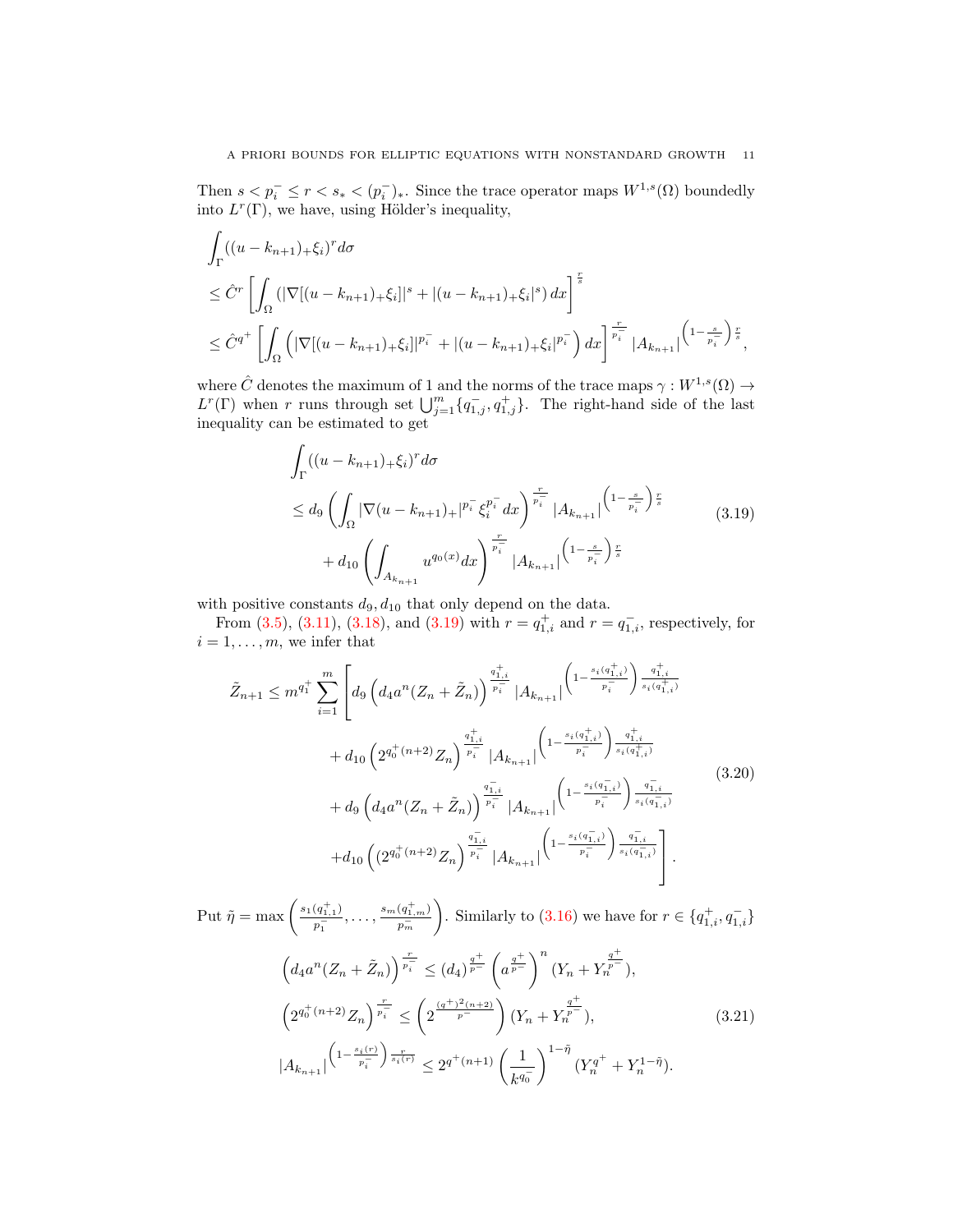Finally,  $(3.20)$  and  $(3.21)$  imply that

$$
\tilde{Z}_{n+1} \le d_{11} d_{12}^n \frac{1}{k^{q_0^-(1-\tilde{\eta})}} \left( Y_n^{q^+1} + Y_n^{2-\tilde{\eta}} + Y_n^{q^+ + \frac{q^+}{p^-}} + Y_n^{1+\frac{q^+}{p^-}-\tilde{\eta}} \right)
$$
(3.22)

where  $d_{11}$  and  $d_{12}$  are positive constants that only depend on the data.

(vi) The iterative inequality for  $Y_n$ . Recall that  $Y_n = Z_n + \tilde{Z}_n$ . Hence [\(3.17\)](#page-9-3) and [\(3.22\)](#page-11-0) yield

<span id="page-11-0"></span>
$$
Y_{n+1} \le Kb^{n} \frac{1}{k^{q_0^{-}}(1-\hat{\eta})} \left(Y_n^2 + Y_n^{2-\eta} + Y_n^{1 + \frac{q^+}{p^-}} + Y_n^{1 + \frac{q^+}{p^-} - \eta} + Y_n^{q^+} + Y_n^{2-\tilde{\eta}} + Y_n^{q^+ + \frac{q^+}{p^-}} + Y_n^{1 + \frac{q^+}{p^-} - \tilde{\eta}}\right)
$$
  

$$
\le 8Kb^{n} \frac{1}{k^{q_0^{-}}(1-\hat{\eta})} \left(Y_n^{1+\delta_1} + Y_n^{1+\delta_2}\right)
$$

with  $K = \max(d_7, d_{11}), b = \max(d_8, d_{12}), \hat{\eta} = \max(\eta, \tilde{\eta})$ , and where  $0 < \delta_1 \leq \delta_2$ are given by

$$
\delta_1 = \min\left(1, 1 - \eta, \frac{q^+}{p^-}, \frac{q^+}{p^-} - \eta, q^+, 1 - \tilde{\eta}, q^+ + \frac{q^+}{p^-} - 1, \frac{q^+}{p^-} - \tilde{\eta}\right),
$$
  

$$
\delta_2 = \max\left(1, 1 - \eta, \frac{q^+}{p^-}, \frac{q^+}{p^-} - \eta, q^+, 1 - \tilde{\eta}, q^+ + \frac{q^+}{p^-} - 1, \frac{q^+}{p^-} - \tilde{\eta}\right).
$$

Without loss of generality we may assume that  $b > 1$ . Now we may apply Lemma [2.1,](#page-3-0) which says that  $Y_n \to 0$  as  $n \to \infty$  provided

$$
Y_0 = \int_{\Omega} (u - k)_+^{q_0(x)} dx + \int_{\Gamma} (u - k)_+^{q_1(x)} d\sigma \le \left(\frac{16K}{k^{q_0^-(1-\hat{\eta})}}\right)^{-\frac{1}{\delta_1}} b^{-\frac{1}{\delta_1^2}}.
$$
 (3.23)

Relation [\(3.23\)](#page-11-1) is clearly satisfied if

<span id="page-11-2"></span><span id="page-11-1"></span>
$$
\int_{\Omega} u_{+}^{q_0(x)} dx + \int_{\Gamma} u_{+}^{q_1(x)} d\sigma \le \left(\frac{16K}{k^{q_0}(1-\hat{\eta})}\right)^{-\frac{1}{\delta_1}} b^{-\frac{1}{\delta_1^2}}.
$$
 (3.24)

Hence, if we choose  $k$  such that

$$
k = \max\left(1, \left[ (16K)^{\frac{1}{\delta_1}} b^{\frac{1}{\delta_1^2}} \left( \int_{\Omega} u_+^{q_0(x)} dx + \int_{\Gamma} u_+^{q_1(x)} d\sigma \right) \right]^{\frac{\delta_1}{q_0^-(1-\tilde{\eta})}} \right),
$$

then [\(3.24\)](#page-11-2) and in particular [\(3.23\)](#page-11-1) are satisfied. Since  $k_n \to 2k$  as  $n \to \infty$  we obtain

$$
\text{ess}\sup_{\Omega} u \leq 2k = 2\max\left(1,\left[(16K)^{\frac{1}{\delta_1}} b^{\frac{1}{\delta_1^2}} \left(\int_{\Omega} u_+^{q_0(x)}dx + \int_{\Gamma} u_+^{q_1(x)}d\sigma\right)\right]^{\frac{\delta_1}{q_0^-(1-\hat{\eta})}}\right).
$$

Tracing back the constants, we see that the first part of the theorem is proved. The supersolution case can be done analogously, replacing u with  $-u$  and  $A_k$  with  $\tilde{A}_k$ , and using Lemma [3.2](#page-5-1) instead of Lemma [3.1.](#page-4-1) This completes the proof.  $\Box$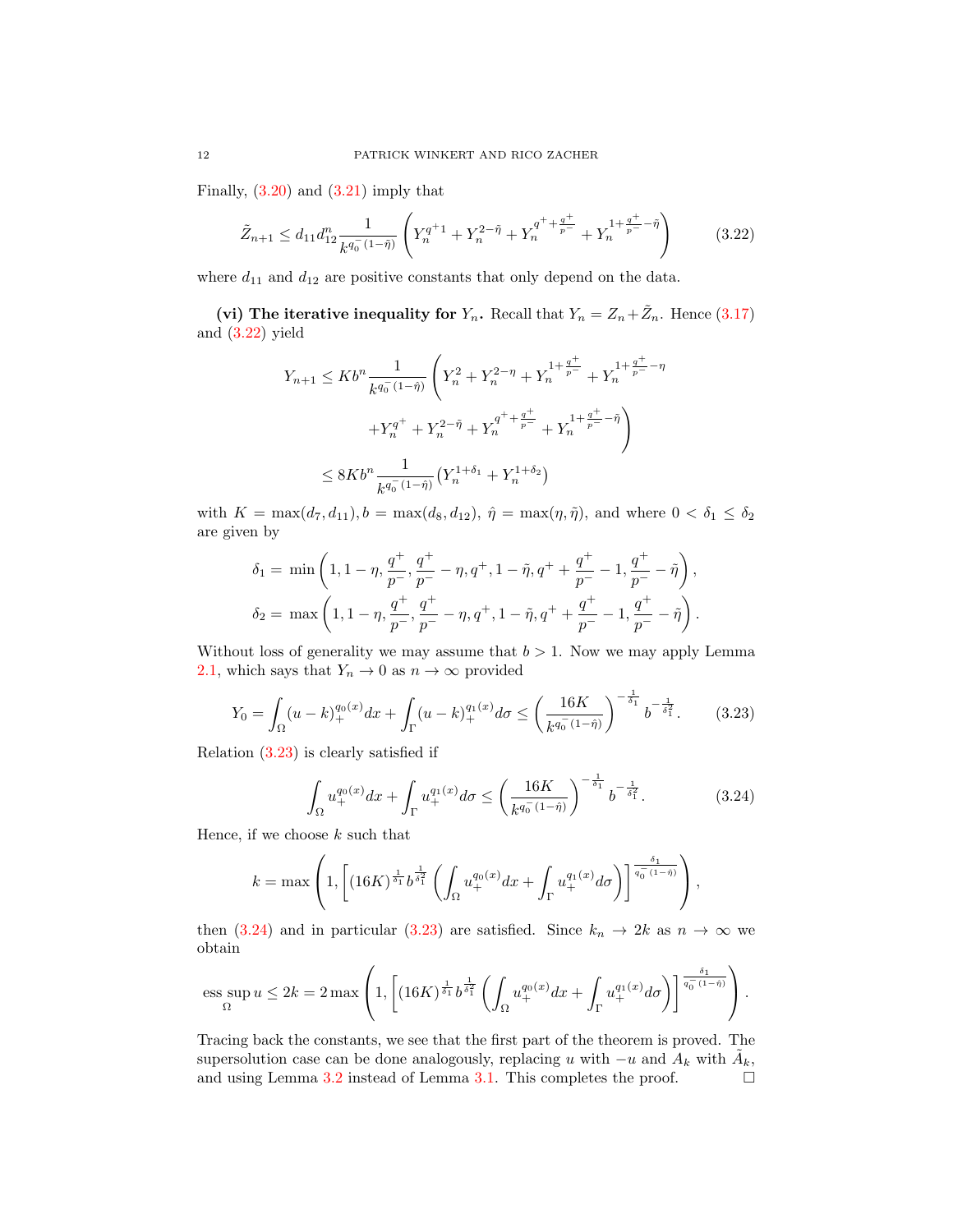#### **REFERENCES**

- <span id="page-12-7"></span>[1] E. Acerbi and G. Mingione, Regularity results for a class of functionals with non-standard *growth*, Arch. Ration. Mech. Anal.  $156$  (2001), no. 2, 121-140.
- <span id="page-12-8"></span>[2] E. Acerbi, and G. Mingione, Regularity results for electrorheological fluids: the stationary case, C. R. Math. Acad. Sci. Paris, 334 (2002), no. 9, 817–822.
- <span id="page-12-9"></span>[3] S. N. Antontsev and L. Consiglieri, Elliptic boundary value problems with nonstandard growth conditions, Nonlinear Anal., 71 (2009), no. 3-4, 891–902.
- <span id="page-12-0"></span>[4] S. N. Antontsev and J. F. Rodrigues, On stationary thermo-rheological viscous flows, Ann. Univ. Ferrara Sez. VII Sci. Mat., 52 (2006), no. 1, 19–36.
- <span id="page-12-2"></span>[5] Y. Chen, S. Levine, and M. Rao, Variable exponent, linear growth functionals in image restoration, SIAM J. Appl. Math., 66 (2006), no. 4, 1383–1406.
- <span id="page-12-10"></span>[6] V. Chiadò Piat and A. Coscia, Hölder continuity of minimizers of functionals with variable growth exponent, Manuscripta Math., 93 (1997), no. 3, 283–299.
- <span id="page-12-24"></span>[7] E. DiBenedetto, "Degenerate parabolic equations", Springer, New York, 1993.
- <span id="page-12-1"></span>[8] L. Diening, "Theoretical and numerical results for electrorheological fluids", Ph.D thesis, Univ. Freiburg im Breisgau, Mathematische Fakultät, 156 p., 2002.
- <span id="page-12-11"></span>[9] L. Diening, F. Ettwein, and M. Růžička,  $C^{1,\alpha}$ -regularity for electrorheological fluids in two dimensions, NoDEA Nonlinear Differential Equations Appl., 14 (2007), no. 1-2, 207–217.
- <span id="page-12-22"></span>[10] L. Diening, P. Harjulehto, P. Hästö and M. Růžička, "Lebesgue and Sobolev spaces with variable exponents," Lecture Notes in Mathematics, 2017, Springer-Verlag, Heidelberg, 2011.
- <span id="page-12-12"></span>[11] M. Eleuteri and J. Habermann, Regularity results for a class of obstacle problems under nonstandard growth conditions, J. Math. Anal. Appl., 344 (2008), no. 2, 1120–1142.
- <span id="page-12-4"></span>[12] X. Fan, Boundary trace embedding theorems for variable exponent Sobolev spaces, J. Math. Anal. Appl., 339 (2008), 1395–1412.
- <span id="page-12-13"></span>[13] X. Fan, Global  $C^{1,\alpha}$  regularity for variable exponent elliptic equations in divergence form, J. Differential Equations, 235 (2007), no. 2, 397–417.
- <span id="page-12-14"></span>[14] X. Fan, Local boundedness of quasi-minimizers of integral functions with variable exponent anisotropic growth and applications, NoDEA Nonlinear Differential Equations Appl., 17 (2010), no. 5, 619–637.
- <span id="page-12-3"></span>[15] X. Fan and J. Shen and D. Zhao, Sobolev embedding theorems for spaces  $W^{k,p(x)}(\Omega)$ , J. Math. Anal. Appl., 262 (2001), no. 2, 749–760.
- <span id="page-12-5"></span>[16] X. Fan and D. Zhao, A class of De Giorgi type and Hölder continuity, Nonlinear Anal.,  $36$ (1999), no. 3, 295–318.
- <span id="page-12-20"></span>[17] X. Fan and D. Zhao, On the spaces  $L^{p(x)}(\Omega)$  and  $W^{m,p(x)}(\Omega)$ , J. Math. Anal. Appl., 263 (2001), no. 2, 424–446.
- <span id="page-12-15"></span>[18] X. Fan and D. Zhao, The quasi-minimizer of integral functionals with  $m(x)$  growth conditions, Nonlinear Anal., 39 (2000), no. 7, 807–816.
- <span id="page-12-6"></span>[19] L. Gasiński and N. S. Papageorgiou, Anisotropic nonlinear Neumann problems, Calc. Var. Partial Differential Equations, 42 (2011), no. 3-4, 323–354.
- <span id="page-12-16"></span>[20] J. Habermann and A. Zatorska-Goldstein, Regularity for minimizers of functionals with nonstandard growth by A-harmonic approximation, NoDEA Nonlinear Differential Equations Appl., 15 (2008), no. 1-2, 169–194.
- <span id="page-12-17"></span>[21] P. Harjulehto, J. Kinnunen, and T. Lukkari, Unbounded supersolutions of nonlinear equations with nonstandard growth, Bound. Value Probl., (2007), Art. ID 48348, 20 pp.
- <span id="page-12-21"></span>[22] O. Kováčik and J. Rákosník, On spaces  $L^{p(x)}$  and  $W^{k,p(x)}$ , Czechoslovak Math. J., 41(116) (1991), no. 4, 592–618.
- <span id="page-12-23"></span>[23] O. A. Ladyženskaja, V. A. Solonnikov, and N. N. Ural'ceva, "Linear and quasilinear equations of parabolic type", Translations of Mathematical Monographs 23, American Mathematical Society, Providence, R.I. 1968.
- <span id="page-12-25"></span>[24] V. K. Le, On a sub-supersolution method for variational inequalities with Leray-Lions operators in variable exponent spaces, Nonlinear Anal., 71 (2009), no. 7-8, 3305–3321.
- <span id="page-12-18"></span>[25] V. Liskevich and I. I. Skrypnik, Harnack inequality and continuity of solutions to elliptic equations with nonstandard growth conditions and lower order terms, Ann. Mat. Pura Appl. (4), 189 (2010), no. 2, 333–356.
- <span id="page-12-19"></span>[26] T. Lukkari, Boundary continuity of solutions to elliptic equations with nonstandard growth, Manuscripta Math., 132 (2010), no. 3-4, 463–482.